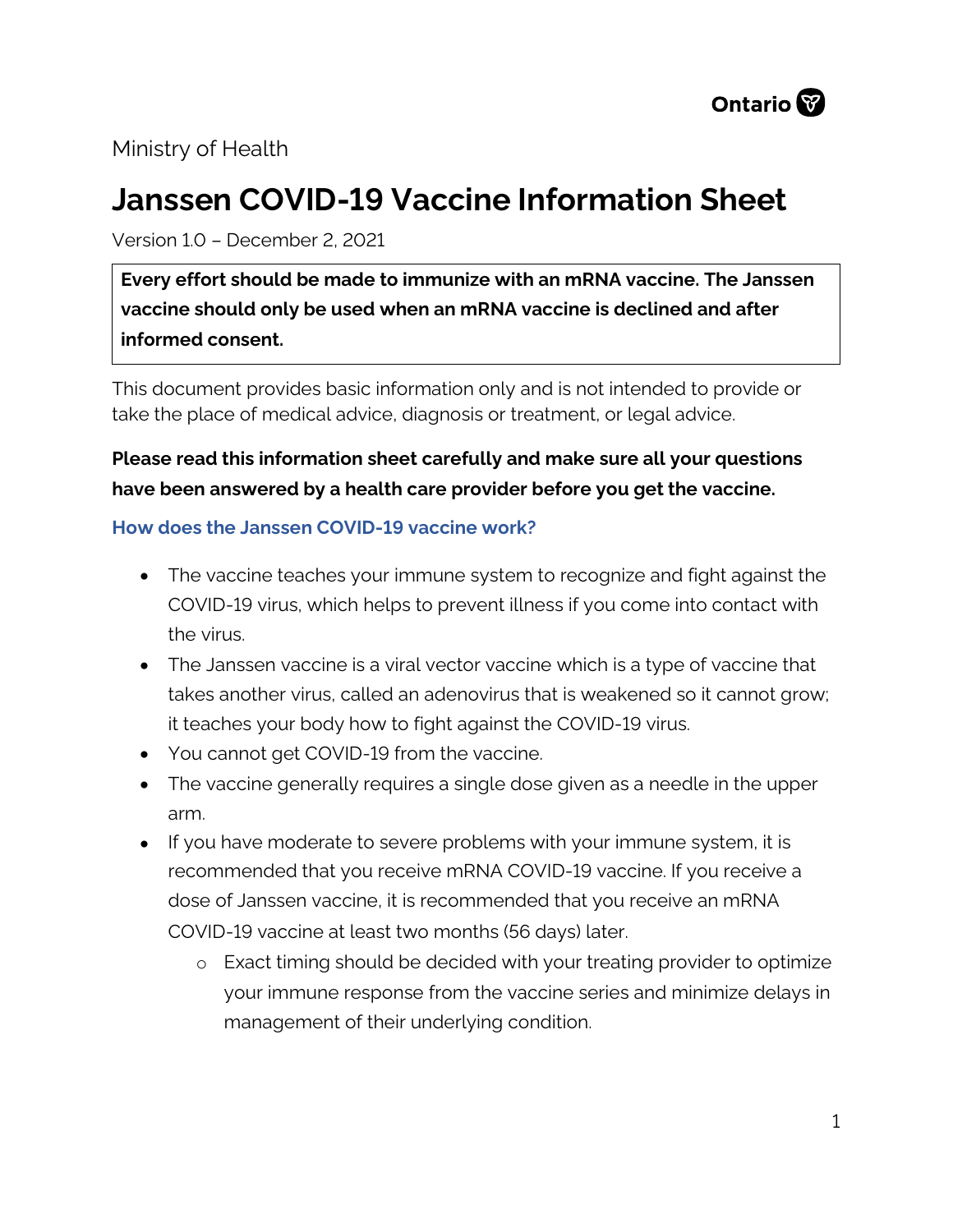

- [Ontario recommends](https://www.health.gov.on.ca/en/pro/programs/publichealth/coronavirus/docs/vaccine/COVID-19_vaccine_third_dose_recommendations.pdf) that a booster dose of an mRNA COVID-19 vaccine should be given at least 6 months after the Janssen vaccine.
	- o If you have an allergy to an mRNA vaccine, speak with your treating provider about appropriate next steps for a booster dose.
- Clinical trials showed that beginning 2 weeks after the single dose, the Janssen COVID-19 **vaccine lowered the chance of getting sick from COVID-19 by 67% and of getting seriously ill by 77%.** This protection is somewhat lower than with an mRNA COVID-19 vaccine (Pfizer-BioNTech, Moderna). Because of lower protection and some safety concerns, mRNA vaccines are recommended by the National Advisory Committee on Immunization (NACI).
- A single dose of mRNA vaccine is still preferred over a single dose of the Janssen vaccine. A second dose of mRNA is recommended for most people as it offers higher protection than Janssen.
- Discuss your vaccine choices with a health care provider.

## **Who can and cannot receive the Janssen COVID-19 vaccine at this time?**

- The Janssen vaccine is authorized for use in people who are 18 years of age and older.
- The Janssen vaccine should not be used in individuals younger than 18.
- Individuals with the following conditions should not receive the Janssen COVID-19 vaccine:
	- o A history of blood clots with low platelets (i.e., major venous and/or arterial thrombosis with thrombocytopenia) following any vaccine
		- **If you had blood clots with low platelets after a previous viral** vector vaccine (AstraZeneca or Janssen), you should not receive the Janssen COVID-19 vaccine. Consult with your health care provider.
	- o Thrombosis with thrombocytopenia syndrome (TTS) or vaccineinduced immune thrombotic thrombocytopenia (VITT) following the AstraZeneca COVID-19 vaccine
	- o A history of capillary leak syndrome (CLS)
	- $\circ$  A history of cerebral venous sinus thrombosis (CVST) with thrombocytopenia
	- $\circ$  A history of heparin-induced thrombocytopenia (HIT)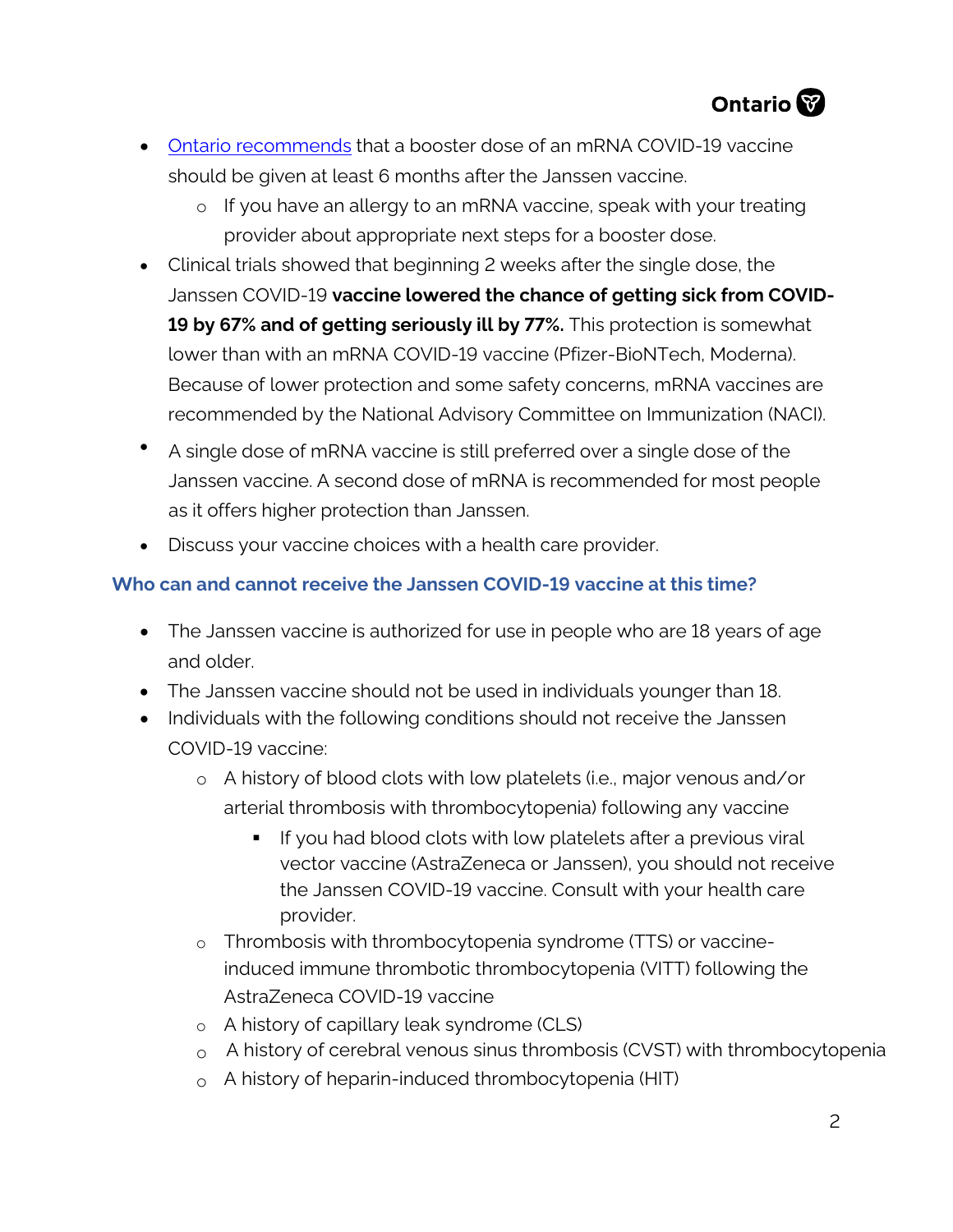

- o Actively receiving monoclonal antibody therapy OR convalescent plasma therapy for the treatment or prevention of COVID-19
	- Vaccine should not be administered while actively receiving therapy
- Individuals with severe allergic reaction (including anaphylaxis) to a component/ingredient of the Janssen vaccine should discuss their vaccine choices with a health care provider before receiving the Janssen COVID-19 vaccine.
- Individuals who have experienced serious adverse event following COVID-19 immunization should discuss their vaccine choices with a health care provider before receiving the Janssen COVID-19 vaccine.

## **What are the ingredients in the vaccines?**

- The vaccine contains lipids (fats), salts, sugars and buffers. COVID-19 vaccines **do not** contain eggs, gelatin (pork), gluten, latex, preservatives, antibiotics, adjuvants or aluminum.
- Talk to a health care provider first before getting the vaccine if you have allergies to the following vaccine ingredients: polyethylene glycol (PEG), polysorbate 80 and/or tromethamine (trometamol or Tris).
- Serious allergic reactions (anaphylaxis) to the vaccine are very rare and can be treated. Get medical help if you have trouble breathing or develop hives or swelling in the face and throat after being vaccinated.

# **Before receiving the vaccine, tell the heal[th care provider at the clinic who i](https://www.publichealthontario.ca/en/diseases-and-conditions/infectious-diseases/respiratory-diseases/novel-coronavirus/about-covid-19)s providing the vaccine if:**

- You are currently feeling sick or have signs and symptoms of COVID-19
	- o You should wait until your symptoms go away before getting vaccinated. If you have been told to self-isolate because of COVID-19 you should not attend a vaccine clinic and should wait until your isolation period is over to get the vaccine.
- You have allergies or had an allergic reaction to a previous COVID-19 vaccine dose, another vaccine, and/or any of the vaccine's components or ingredients.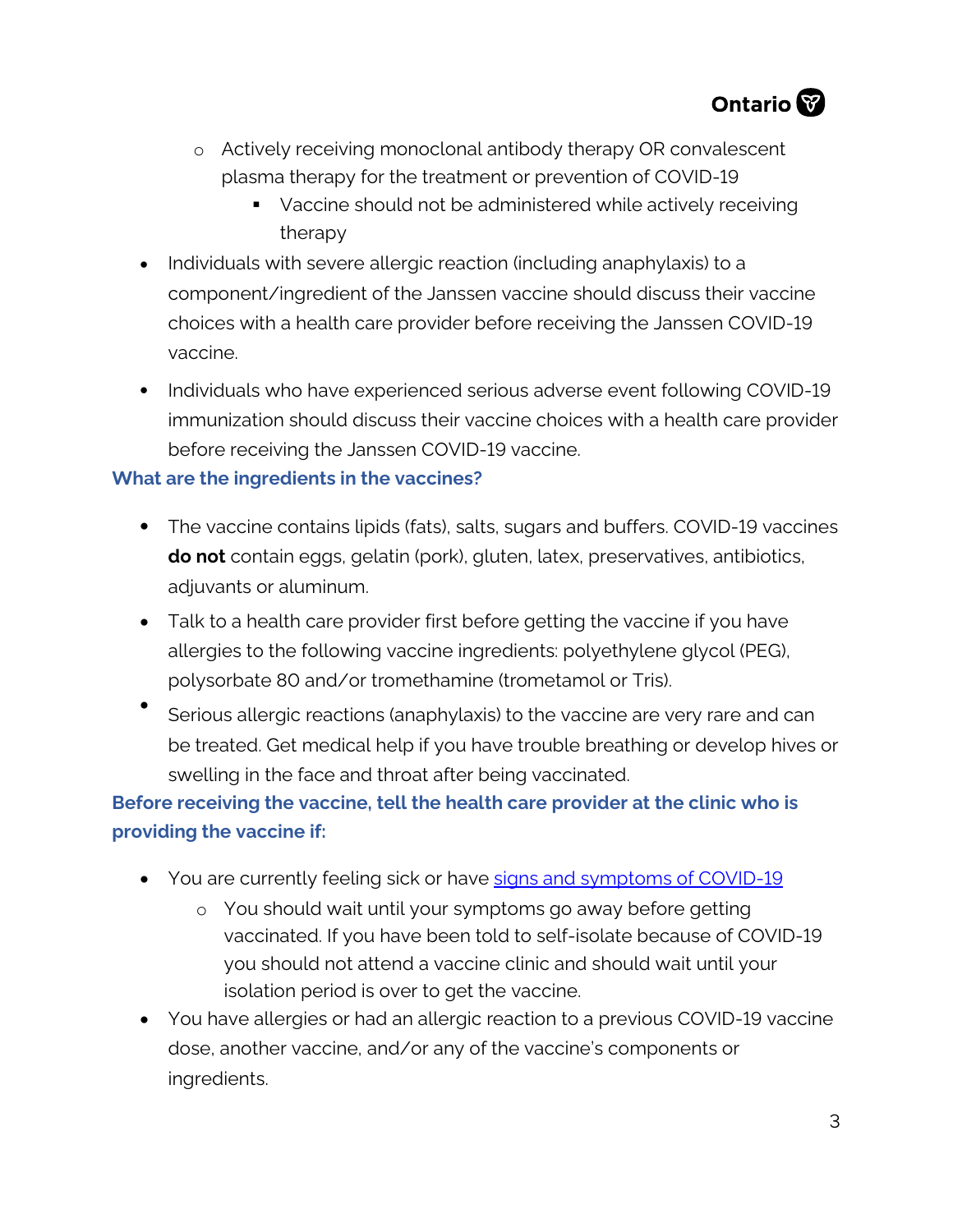

- You are or could be pregnant or are breastfeeding. You can still get your vaccine if you are pregnant or are breastfeeding.
	- o Evidence is now available from real world use of mRNA COVID-19 vaccines, which has not indicated any safety concerns for pregnant and breastfeeding populations. There is less evidence regarding the safety of the Janssen vaccine including pregnant women and breastfeeding women. An mRNA COVID-19 vaccine is recommended by the National Advisory Committee on Immunization (NACI) since they have been shown to be more effective than viral vector vaccines and generally safer, with less side effects.
- You are immunosuppressed due to disease or treatment or have been diagnosed with an autoimmune condition.
- You have ever fainted or became dizzy after getting a vaccine or medical procedure or you have a fear of needles.
- You have a bleeding disorder or are taking medication that could affect blood clotting.
- You have a history of a problem with low platelets (a type of cell in the blood that helps with clotting)
	- o Rarely, low platelets can occur after receiving the Janssen vaccine. If you already have a history of low platelets, you should consider receiving an mRNA COVID-19 vaccine. If you have a history of low platelets and choose to get the Janssen vaccine you should watch for easy bruising or excess bleeding that is unexplained. Your health care provider may monitor your blood platelet count after receiving the Janssen vaccine.
- You have a history of blood clots
	- o Rarely, blood clots have occurred after receiving the Janssen vaccine. Discuss your risks with your health care provider.

#### **What are the normal side effects to expect after receiving the vaccine?**

Some mild side effects may occur after getting the COVID-19 vaccine, such as pain and swelling where the vaccine was given, tiredness, muscle or joint soreness, headache or mild fever. These side effects are normal signs that the body is building protection. Serious side effects after receiving the vaccine are extremely rare.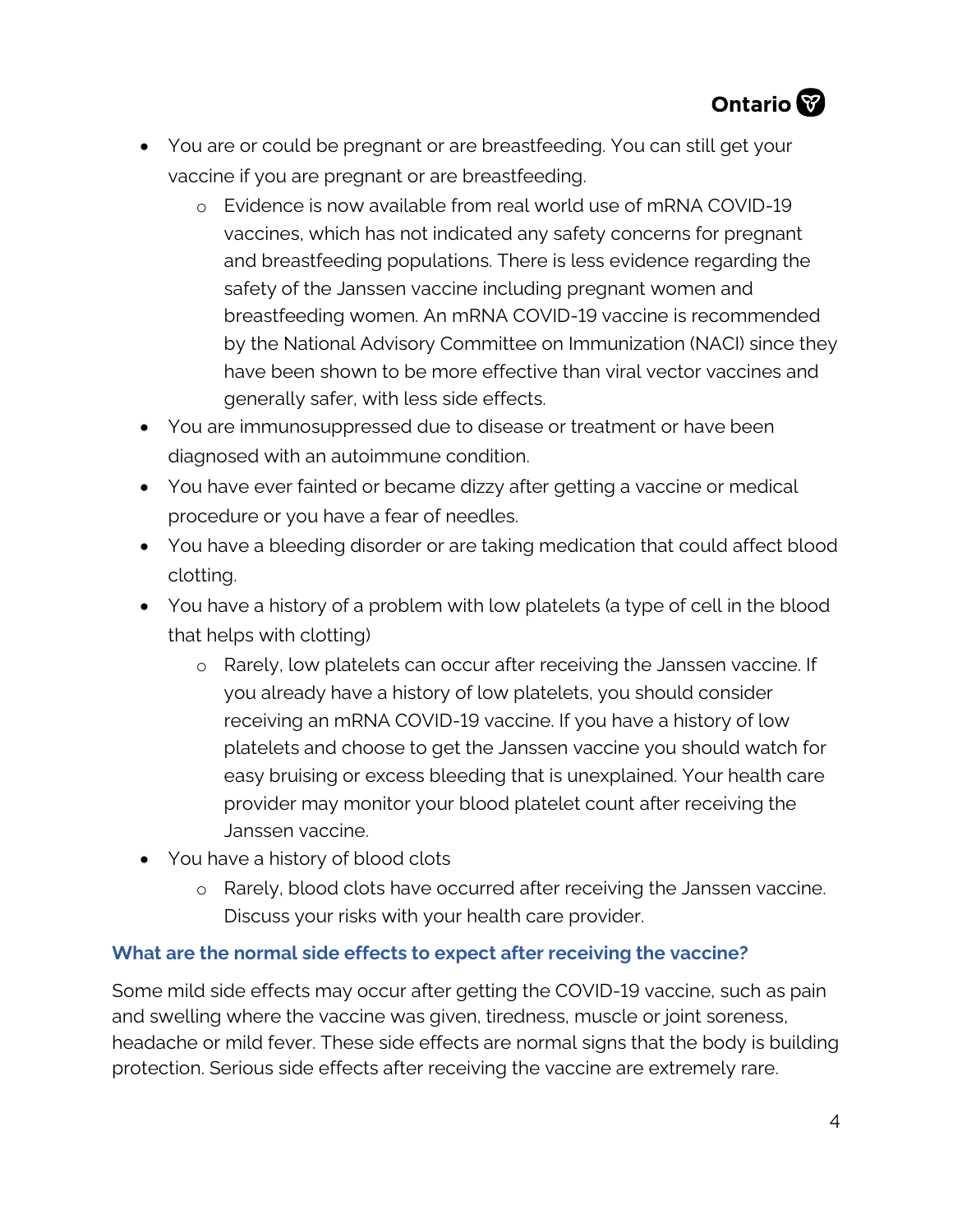# **Some very rare reactions that have been found to occur from taking a viral vector vaccine are:**

- **Vaccine-induced immune thrombotic thrombocytopenia (VITT),** also called thrombosis with thrombocytopenia syndrome (TTS)
	- o VITT is a serious condition involving thrombosis (blood clots) and thrombocytopenia (low platelets; platelets are a part of the blood used for clotting). VITT can cause blood clots to develop in the brain, abdomen, legs and other parts of the body. VITT symptoms can occur within 4 weeks, and sometimes up to 6 weeks, after vaccination.
	- o VITT has been reported to occur in about 1 in 300,000 people who receive a Janssen vaccine. VITT can result in death.
	- o Because of the risk of VITT, mRNA vaccines are preferred.
- **Capillary leak syndrome (CLS)**
	- o Capillary leak syndrome is a serious and sometimes fatal condition that causes fluid to leak from small blood vessels causing rapid swelling of the arms and legs, sudden weight gain, and low blood pressures resulting in feeling faint.
	- o Those who have previously had capillary leak syndrome appear to be at increased risk following vaccination with a viral vector vaccine, such as Janssen.

# • **Guillain-Barré syndrome (GBS)**

- o GBS is a potentially serious neurologic disorder that results in numbness and weakness in the arms, legs, face, chest or other muscles, causing paralysis in severe cases. It can occur within several weeks after vaccination with the Janssen vaccine.
- o Most people fully recover from GBS but some have remaining symptoms and fatal cases can occur.
- **Immune thrombocytopenia (ITP)**
	- o ITP results in low platelets (a part of the blood used for clotting) that can cause easy or excessive bruising or bleeding. It can occur within 4 weeks of vaccination and cases can be fatal.
	- o Some of the cases of ITP after vaccination have occurred in people with a previous problem of low platelets.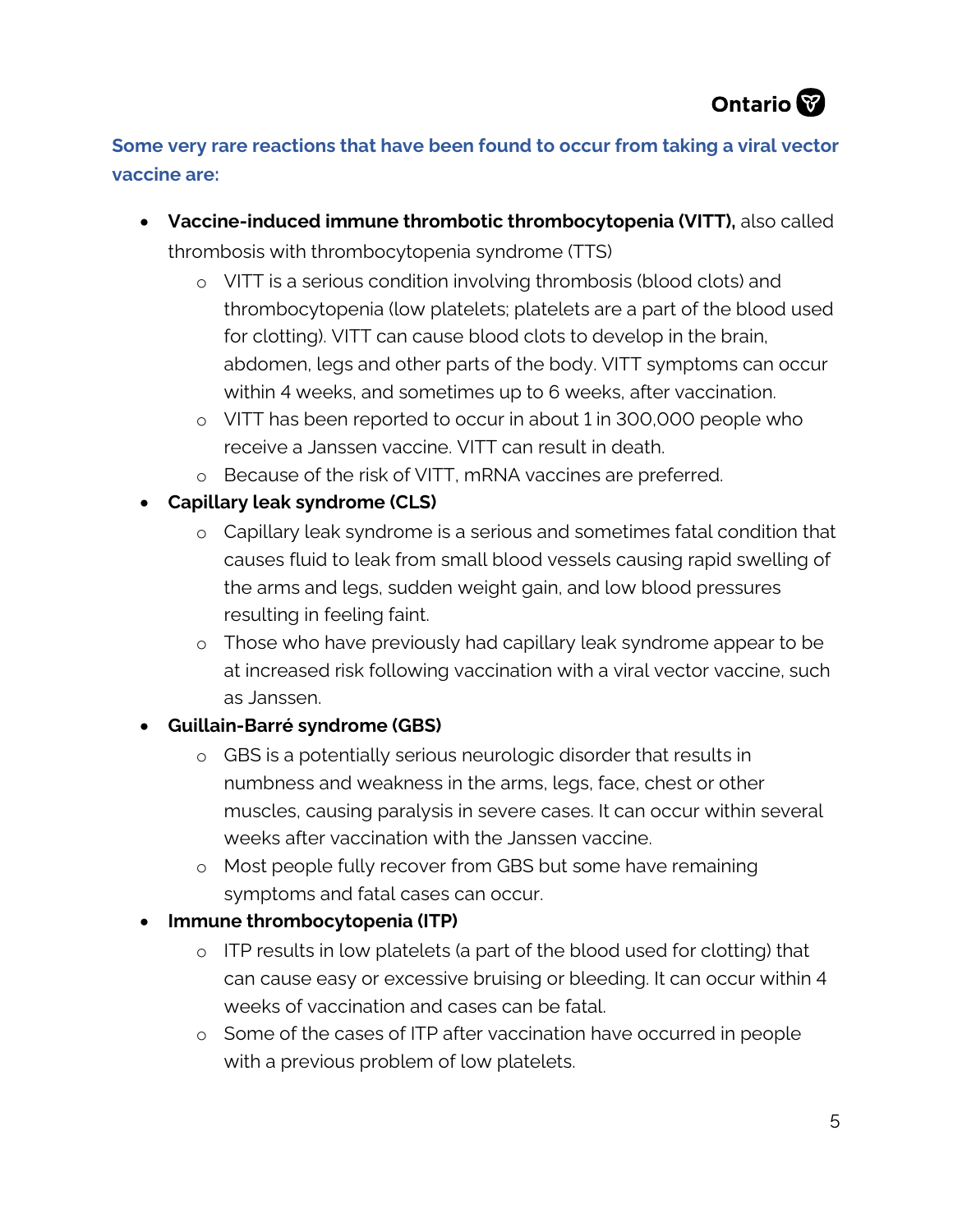

- **Venous thromboembolism (VTE)**
	- o VTE causes blood clots in the deep veins such as in the legs, arms or groin that can travel to the lungs causing serious illness. Symptoms include shortness of breath and chest pain.
	- o Some people are more prone to VTE. Discuss your risks with your health care provider.

## **If I am feeling unwell after my vaccine, when should I call a health care provider?**

If you experience a high fever (over 40°C or 104°F), or side effects that are worrying you or do not seem to be going away after a few days, contact your health care provider or seek medical attention. Go to the nearest **emergency department or call 911** if you have hives, swelling of the face, throat or mouth, altered levels of consciousness/serious drowsiness, trouble breathing, seizures/convulsions, "pins and needles"/numbness, or other serious symptoms (listed below).

• **Seek medical care immediately** if you develop these symptoms following immunization which could be associated with **vaccine-induced immune** 

## **thrombosis with thrombocytopenia (VITT, TTS):**

- o New severe headaches, worsening or persistent headaches; blurred vision, confusion or seizures
- o Shortness of breath, chest pain, leg swelling, leg pain or persistent abdominal pain
- o Unusual skin bruising or pinpoint round spots under the skin beyond the site of vaccination
- **Seek medical care immediately** if you develop these symptoms following immunization which could be associated with **capillary leak syndrome (CLS):**
	- o Rapid swelling of the arms and legs
	- o Sudden weight gain
	- o Feeling faint or lightheaded
- **Seek medical care immediately** if you develop these symptoms following immunization that could be associated with **Guillain-Barré syndrome (GBS):**
	- o Numbness, weakness or inability to move the muscles in the arms, legs, face, chest or other muscles